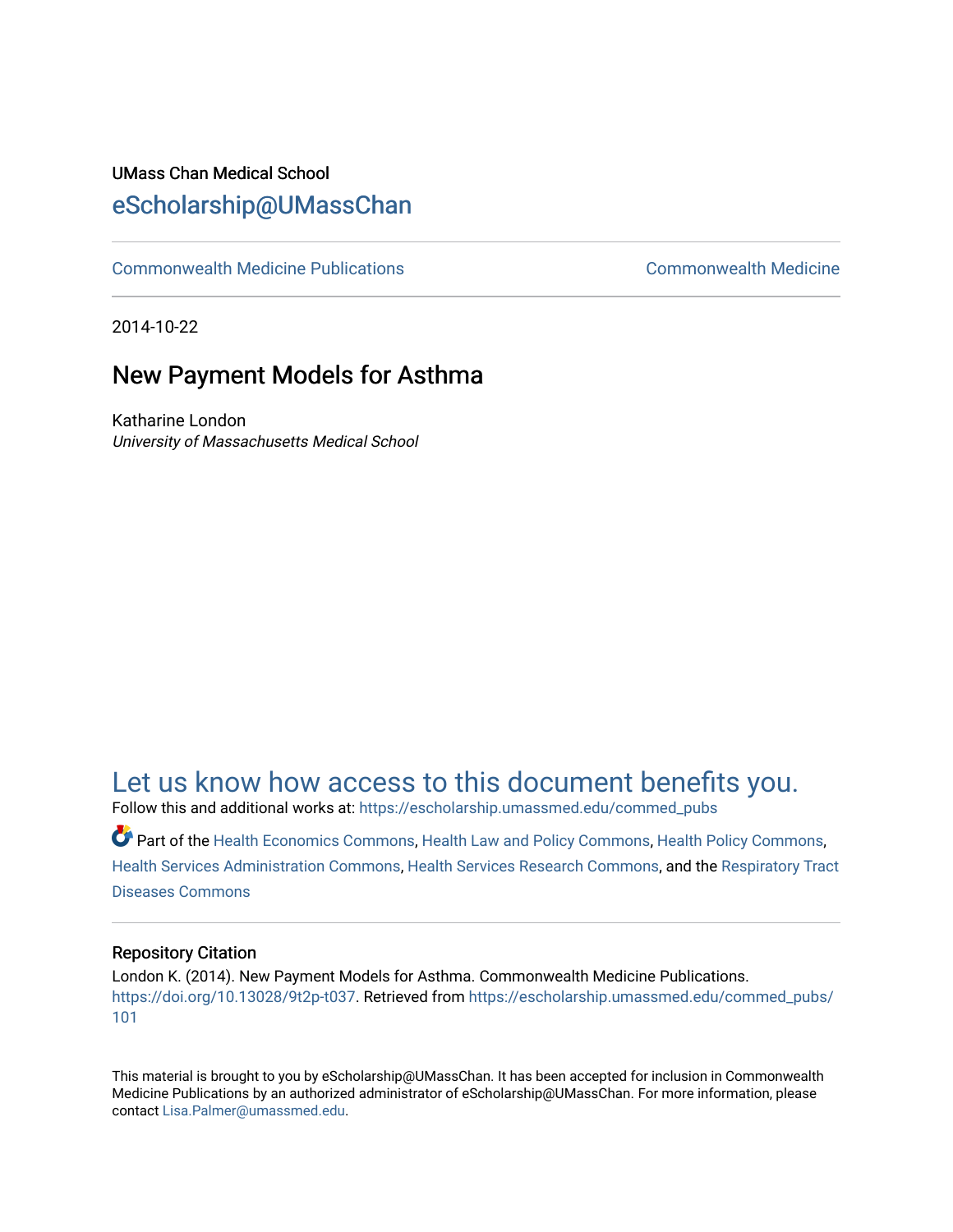## New Payment Models for Asthma

Katharine London Principal University of Massachusetts Medical School Center for Health Law and Economics

October 22, 2014

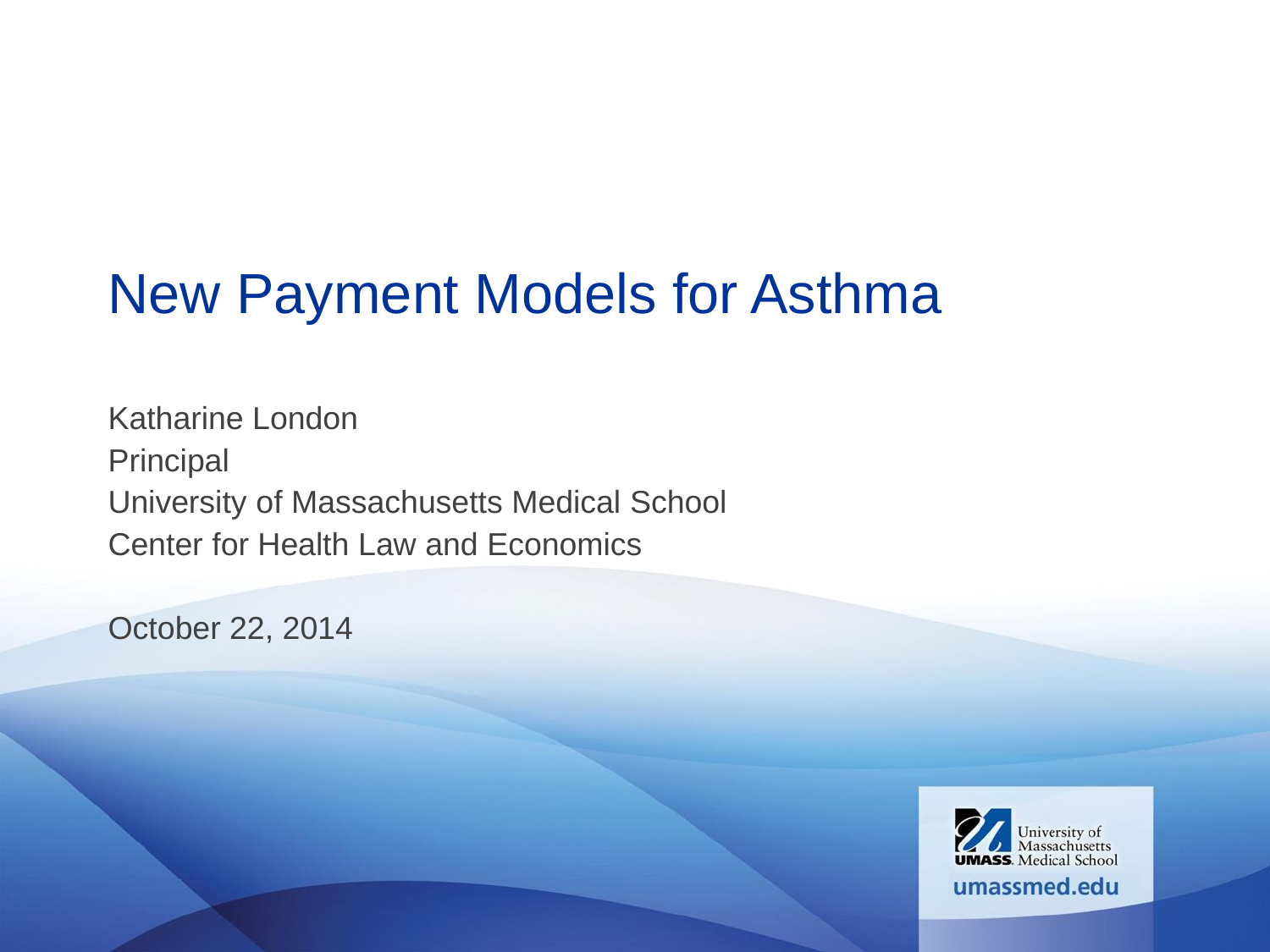## **Overview**

- New payment methods
- Example: Massachusetts Children's High-risk Asthma Bundled Payment (CHABP) Demonstration Program
- Opportunities and challenges of new payment methods

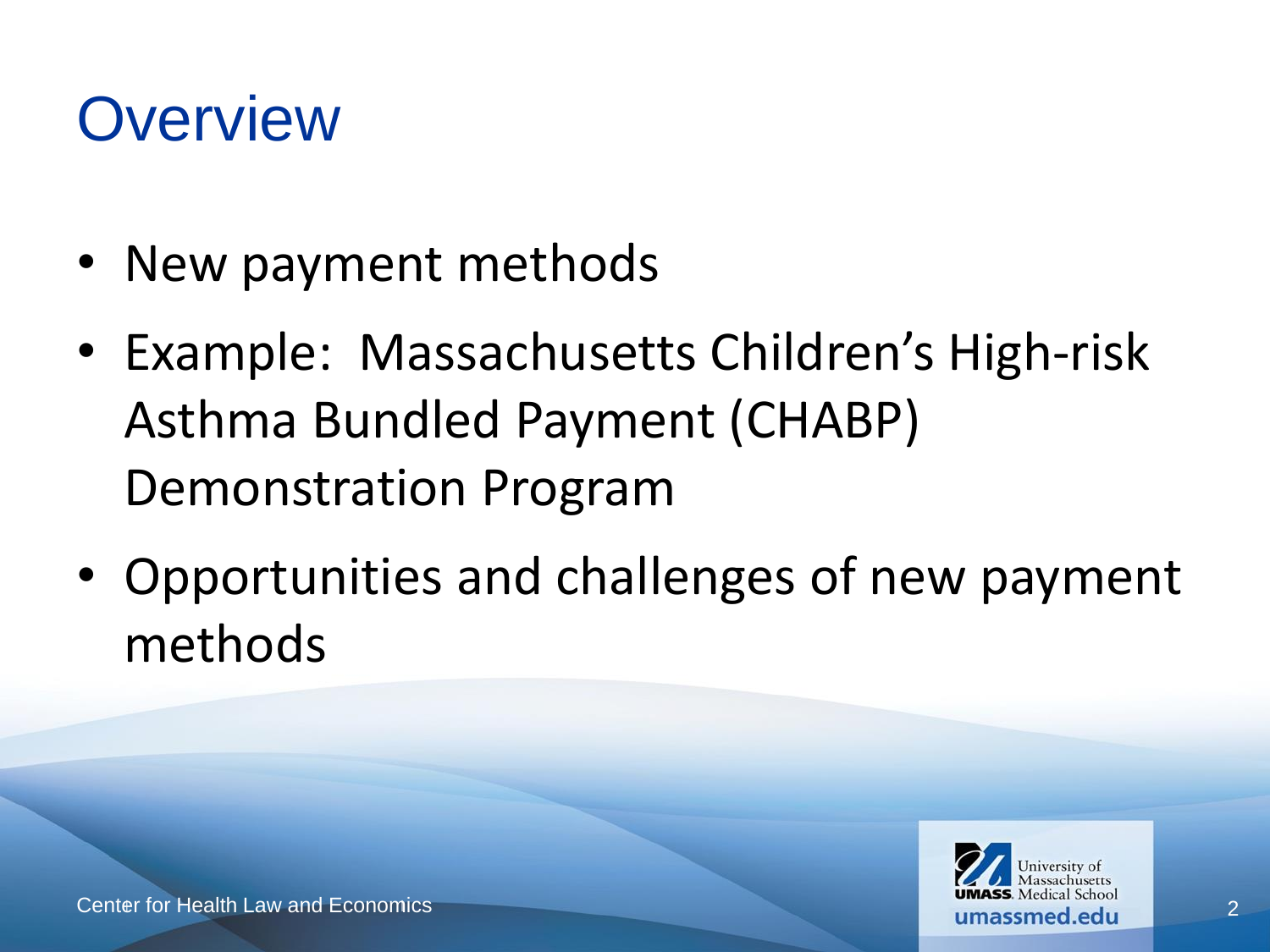## New Payment Methods

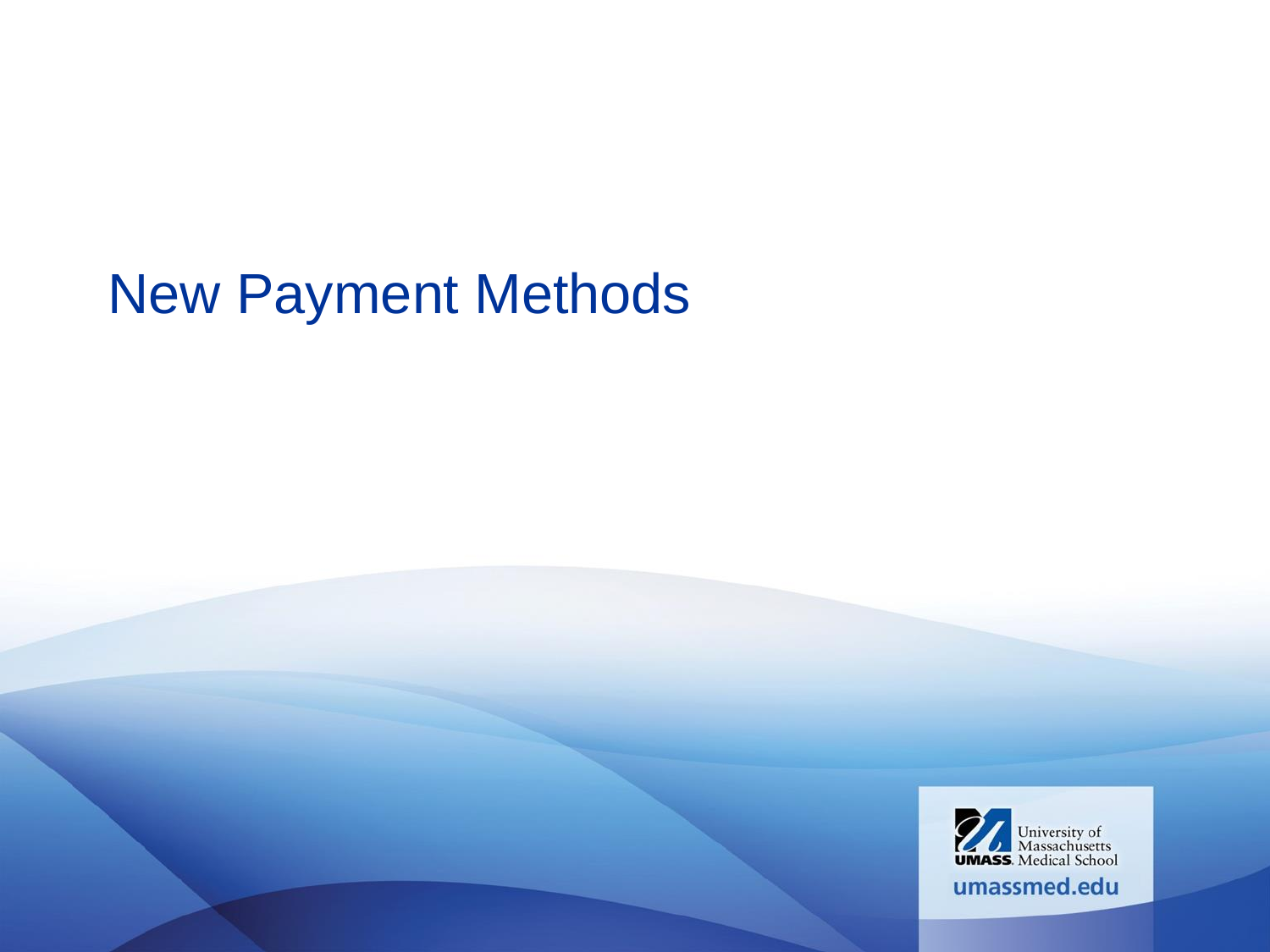## Payment Methods

- Change of terminology from "reimbursement" to "payment"
- Goal is to give providers flexibility to use funds efficiently and effectively to produce the best health outcomes
- Moving away from
	- Reimbursement of actual costs incurred
	- Fee for service payments that reward volume of services

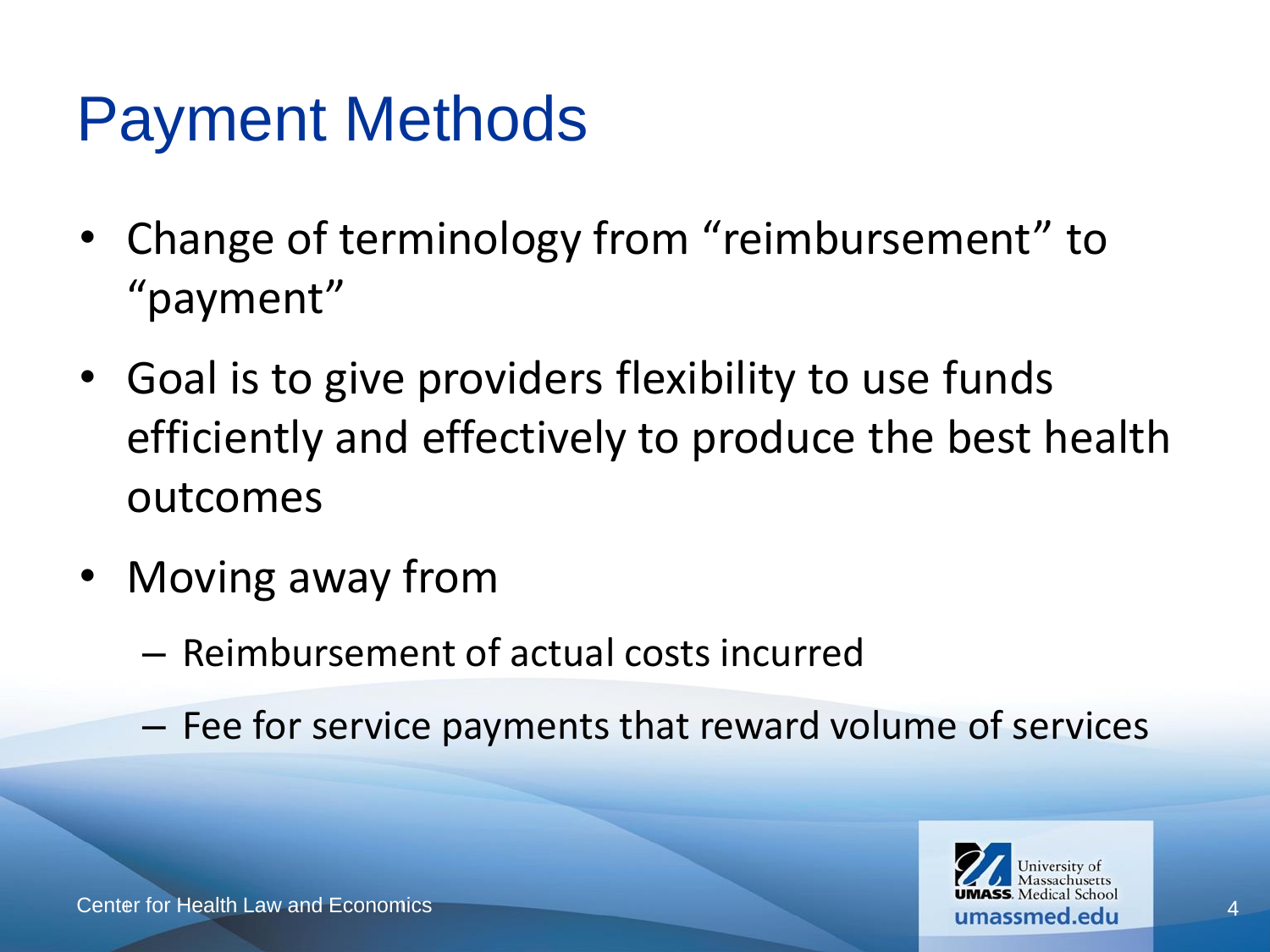### Payment Methods

- **Fee-for-Service**: A payment approach in which health care providers receive a separate fee for each service they deliver. (Traditional payment method)
- **Shared Savings**: A payment approach whereby a provider or provider organization shares in the savings that accrue to a payer when actual spending for a defined population is less than a target amount. (Example: Medicare demonstration)

Source: Adapted from "Payment Reform: Bundled Episodes vs. Global Payments: A debate between Francois de Brantes and Robert Berenson." Timely Analysis of Immediate Health Policy Issues, September 2012.

Center for Health Law and Economics

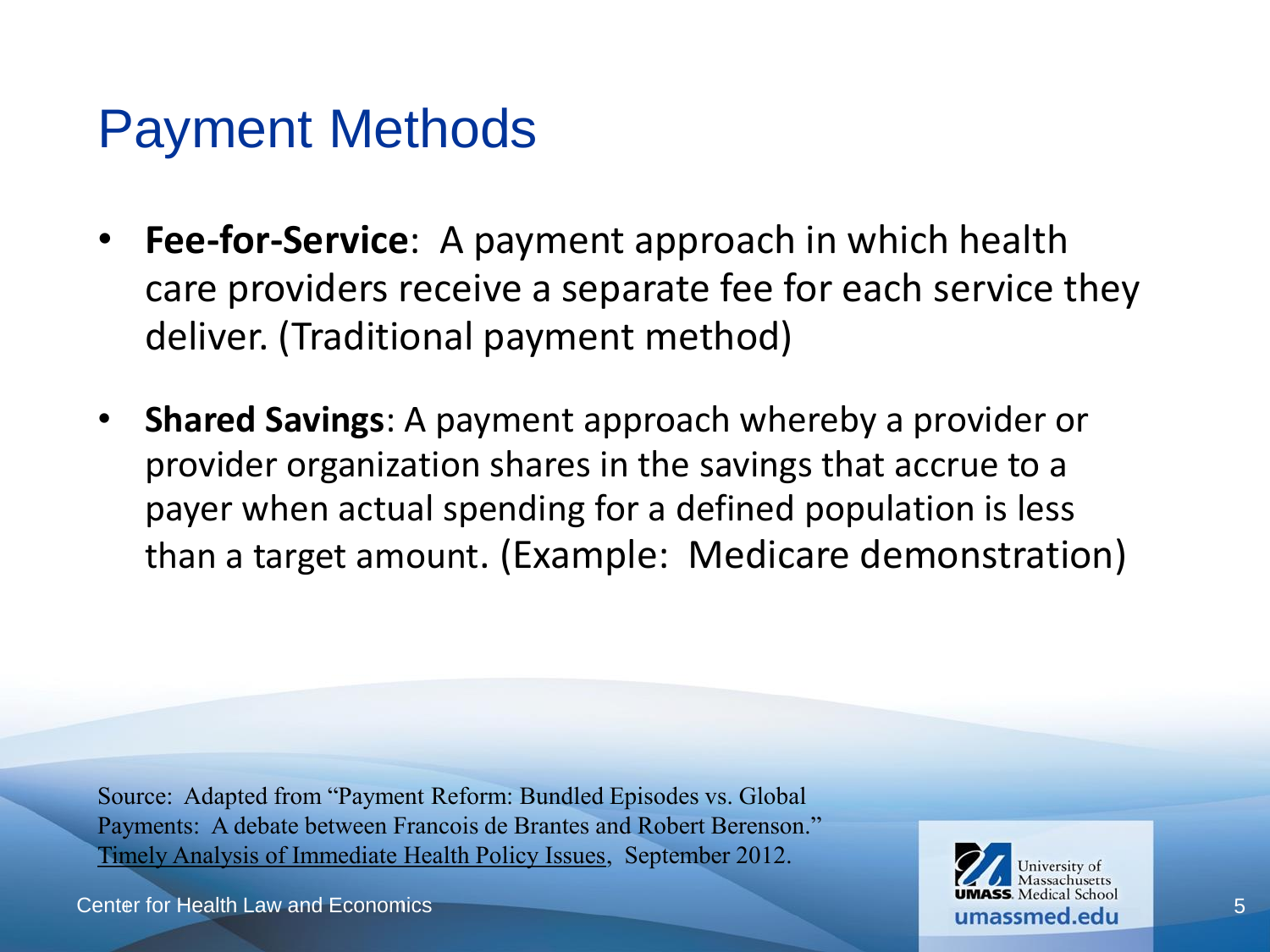## New Payment Methods

- **Bundled Payment**: A single payment to cover the cost of services delivered by multiple providers over a defined period of time to treat a given episode of care (e.g., a knee replacement surgery, or a year's worth of diabetes care). (Example: MassHealth Primary Care Payment Reform Initiative)
- **Global Payment**: A fixed-dollar payment ("capitation") for the care that patients may receive in a given time period, such as a month or year. Global payments place providers at financial risk for both the occurrence of medical conditions as well as the management of those conditions. (Example: Blue Cross Blue Shield of MA Alternative Quality Contract)

Source: Adapted from "Payment Reform: Bundled Episodes vs. Global Payments: A debate between Francois de Brantes and Robert Berenson." Timely Analysis of Immediate Health Policy Issues, September 2012.

Center for Health Law and Economics

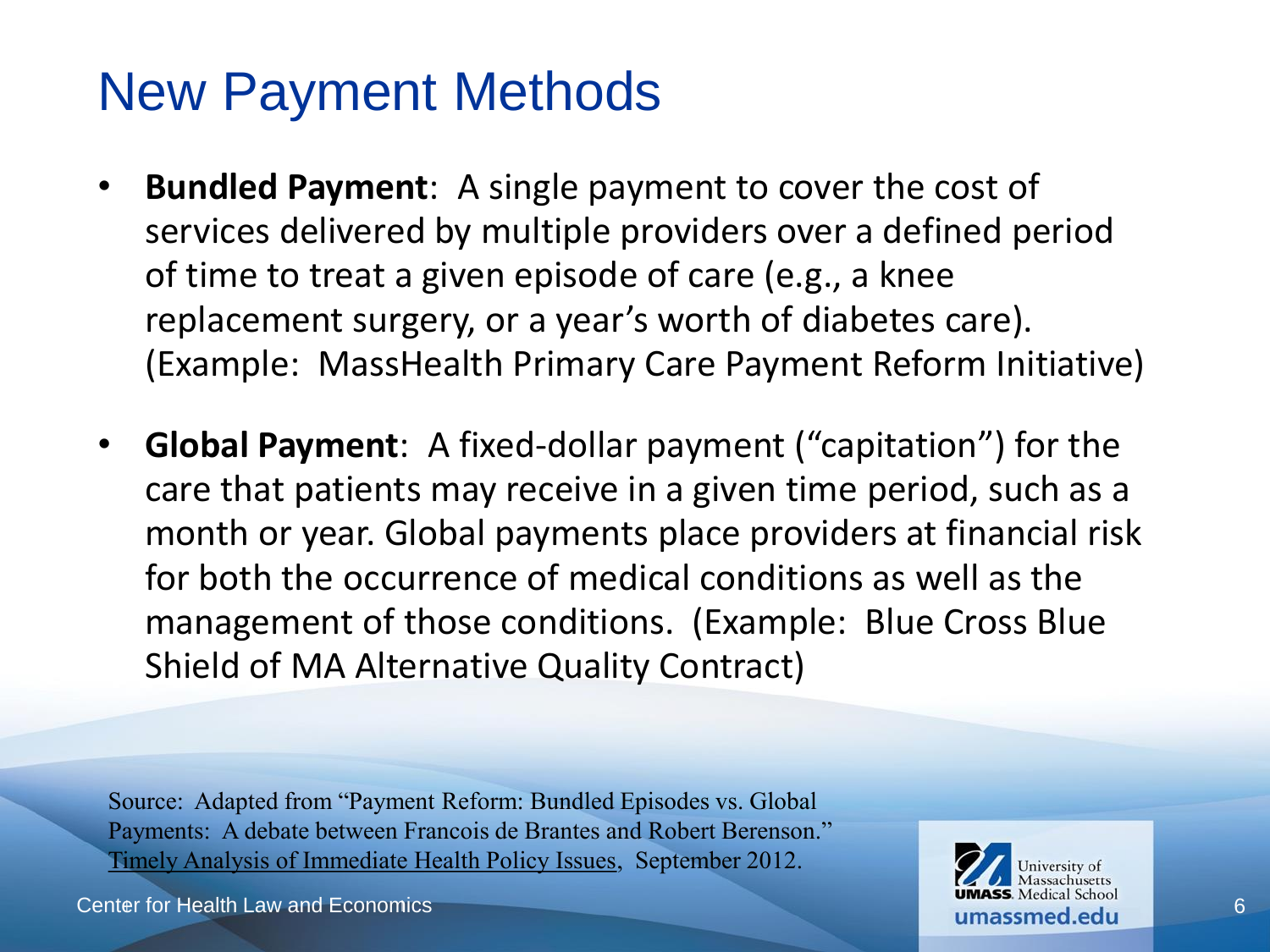# Massachusetts Children's High-risk Asthma Bundled Payment (CHABP) Demonstration Program

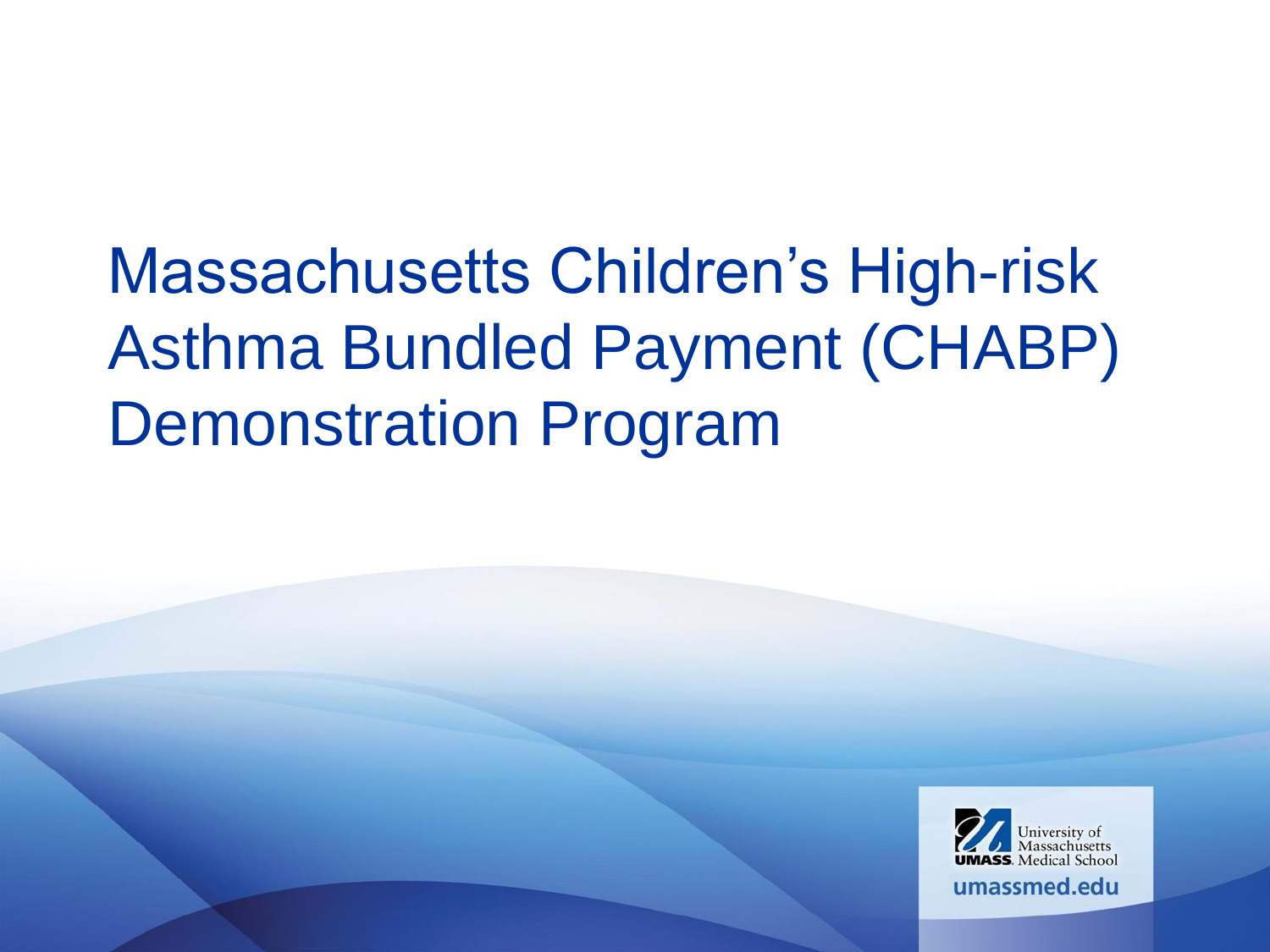### CHABP Goal and Objectives

**Goal:** To evaluate the degree to which a bundled payment and flexible use of funds enhances the effects of delivery system transformation, as demonstrated by improved health outcomes at the same or lower cost.

### **Objectives:**

- **to develop a bundled payment system** for members with high-risk pediatric asthma enrolled in selected MassHealth (Massachusetts Medicaid) Primary Care Clinician Plan Practices, designed to support a comprehensive chronic disease management approach to asthma in order to prevent the need for hospital admissions and emergency department visits and to improve health outcomes;
- **to demonstrate whether a financial return on investment** can be achieved through the reduction of costs related to hospital admissions and emergency department visits in order to justify and support the sustainability and expansion of the model;
- **to help pediatric providers** begin developing skills and infrastructure they will need **to manage global payments as accountable care organizations**; and
- **to help children and their families learn practical and actionable methods for managing asthma** in the context of their lives and for optimally controlling asthma symptoms to minimize asthma's impact on their health, wellbeing and quality of life.

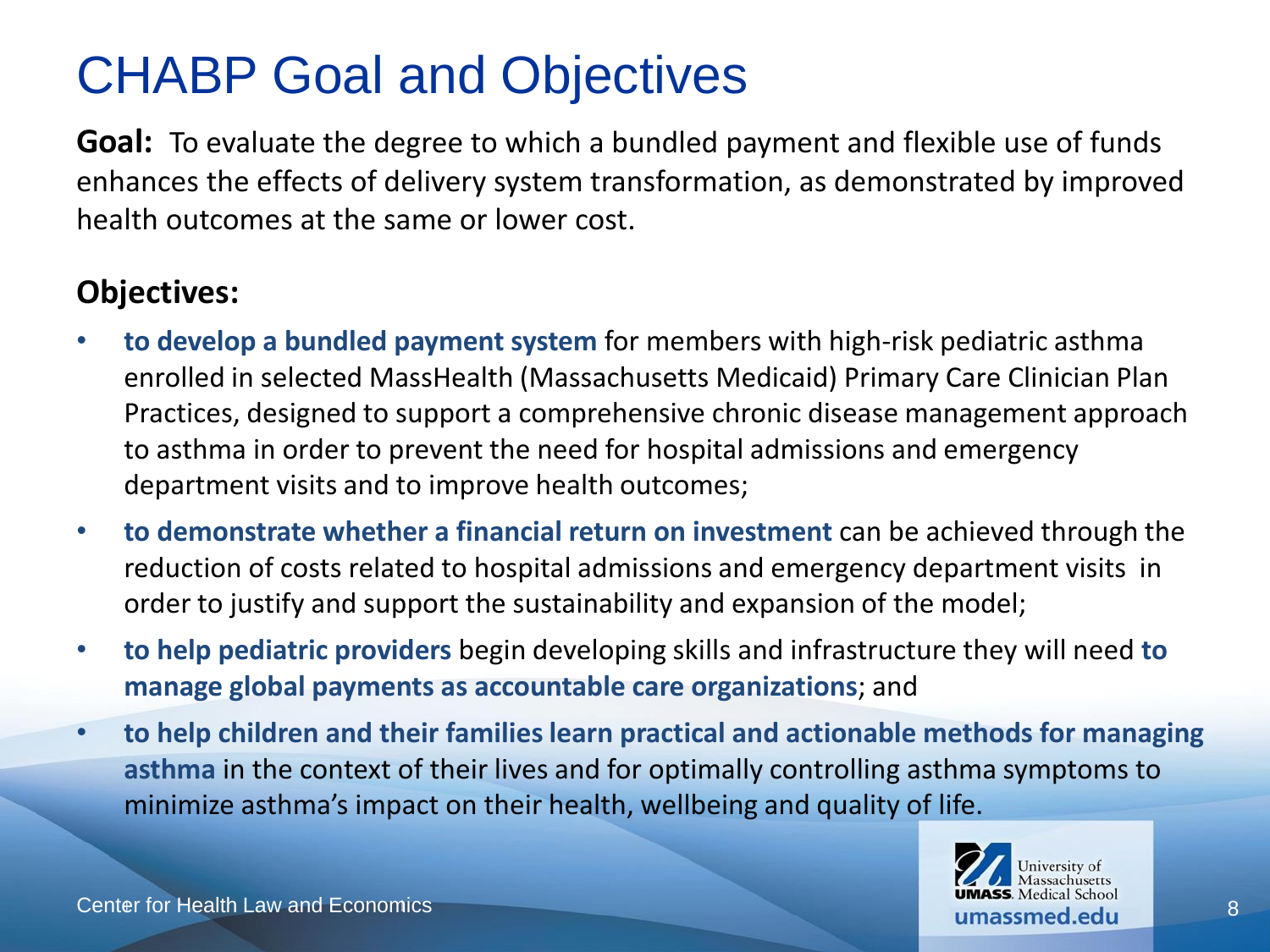# CHABP Program Summary

Massachusetts Children's High-risk Asthma Bundled Payment (CHABP) Demonstration Program

- Expect to enroll approximately 200 patients at 3-4 primary care practice sites
- Enrollees must have high-risk asthma, have poorly controlled asthma, be enrolled in MassHealth, be assigned to a participating practice site
- Bundled Payment: \$50 PMPM
- Practices use funding to pay for non-traditional services, including
	- Home visits by Community Health Workers (CHWs)
	- Supplies for mitigating environmental asthma triggers in the home: mattress covers, HEPA vacuums, pest management supplies, etc.
	- Training for school and day care staff
- Positive return on investment expected within 3 years: Expect to generate savings by preventing expensive inpatient hospitalizations and emergency department visits

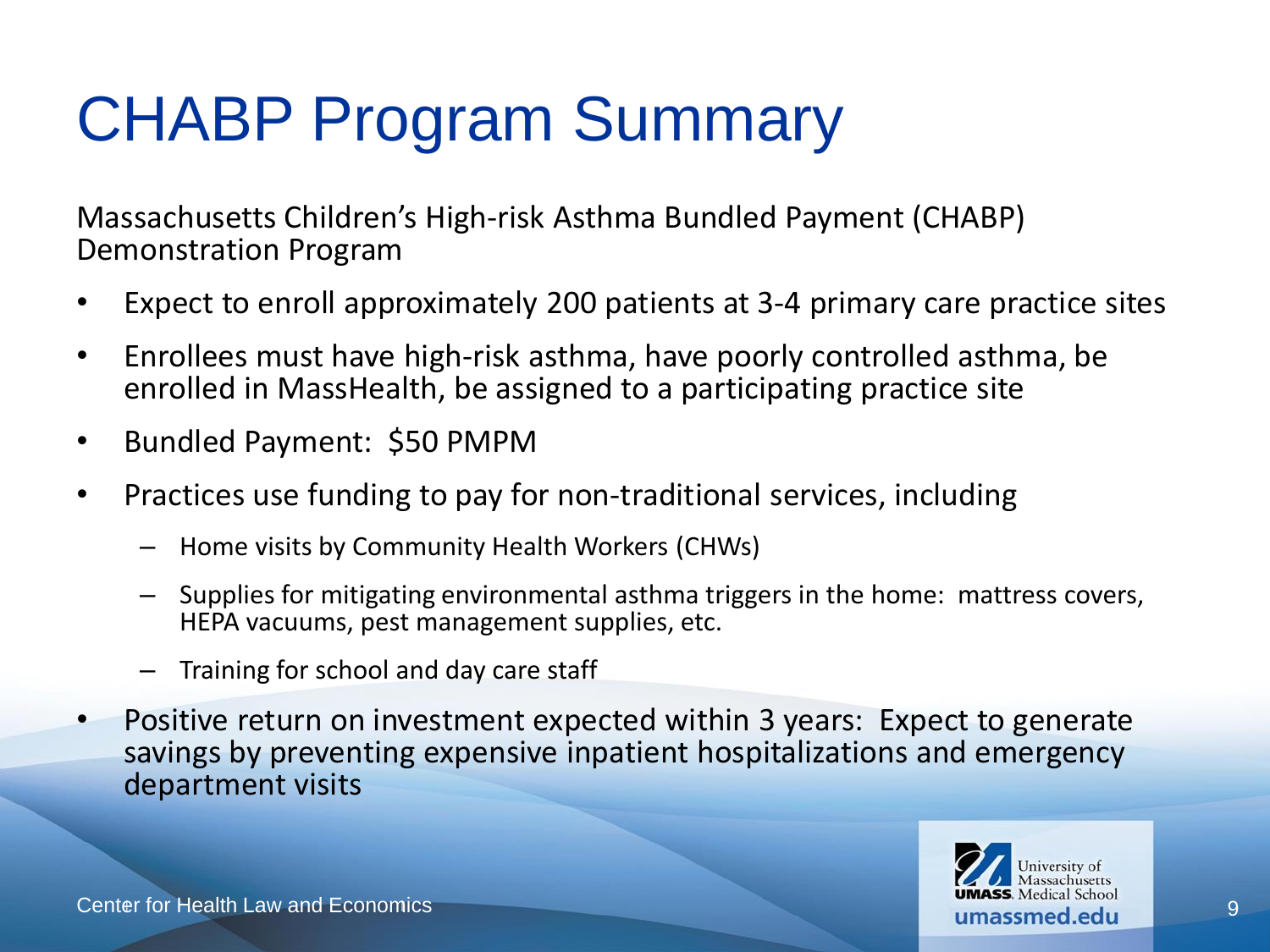## Opportunities and Challenges of New Payment Methods

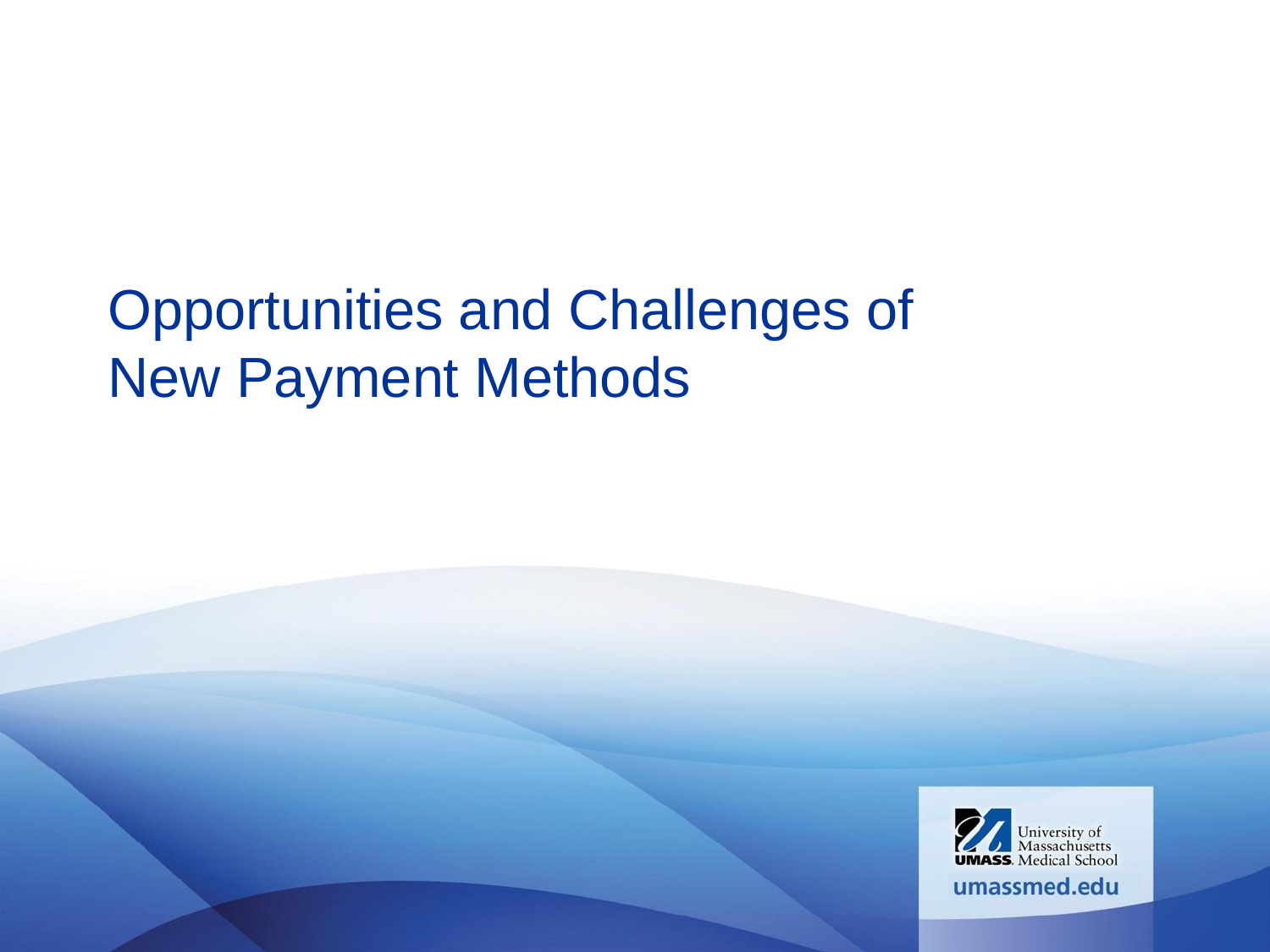# Opportunities and Challenges

### **Opportunities**

- Give providers flexibility to provide care that best meets patients' needs
- Support preventive care that is cost-neutral or helps to contain total health care costs (note that social benefits, like days of work and school not lost to illness, are generally not included in health care costs)
- Community service organizations can offer to provide cost-effective care to patients on behalf of their primary care clinician

### **Challenges**

- Targeting preventive services to individuals who are most likely to require hospital care without those services
- For Medicaid, obtaining federal approval

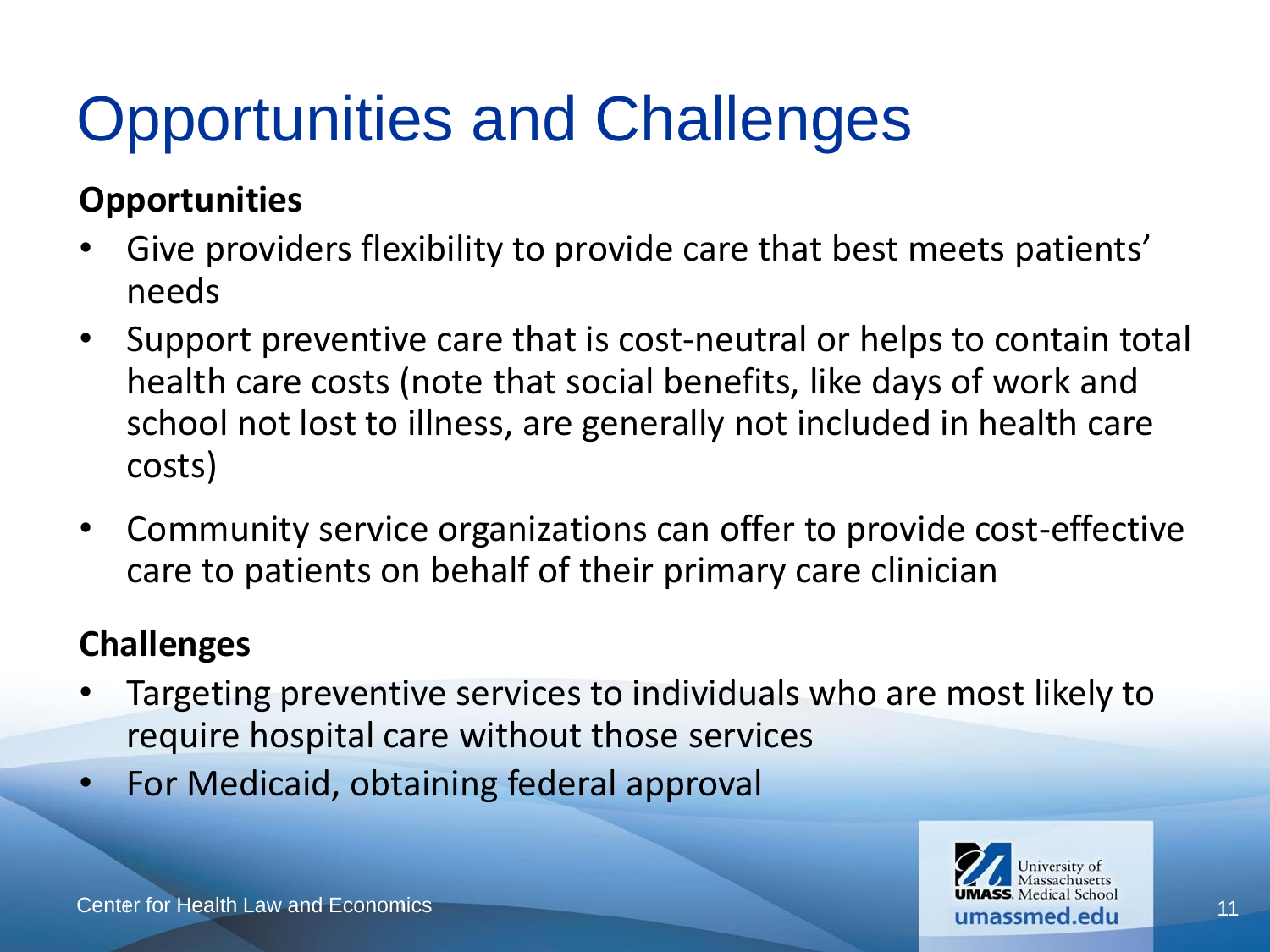## Cost-Neutrality Analysis

### **Hypothetical example**:

Hospital discharge cost: \$6,000. Emergency visit cost: \$800. Preventive treatment: \$60.

 $$60 < $6,000$ .  $$60 < $800$ . Is that all you need to know?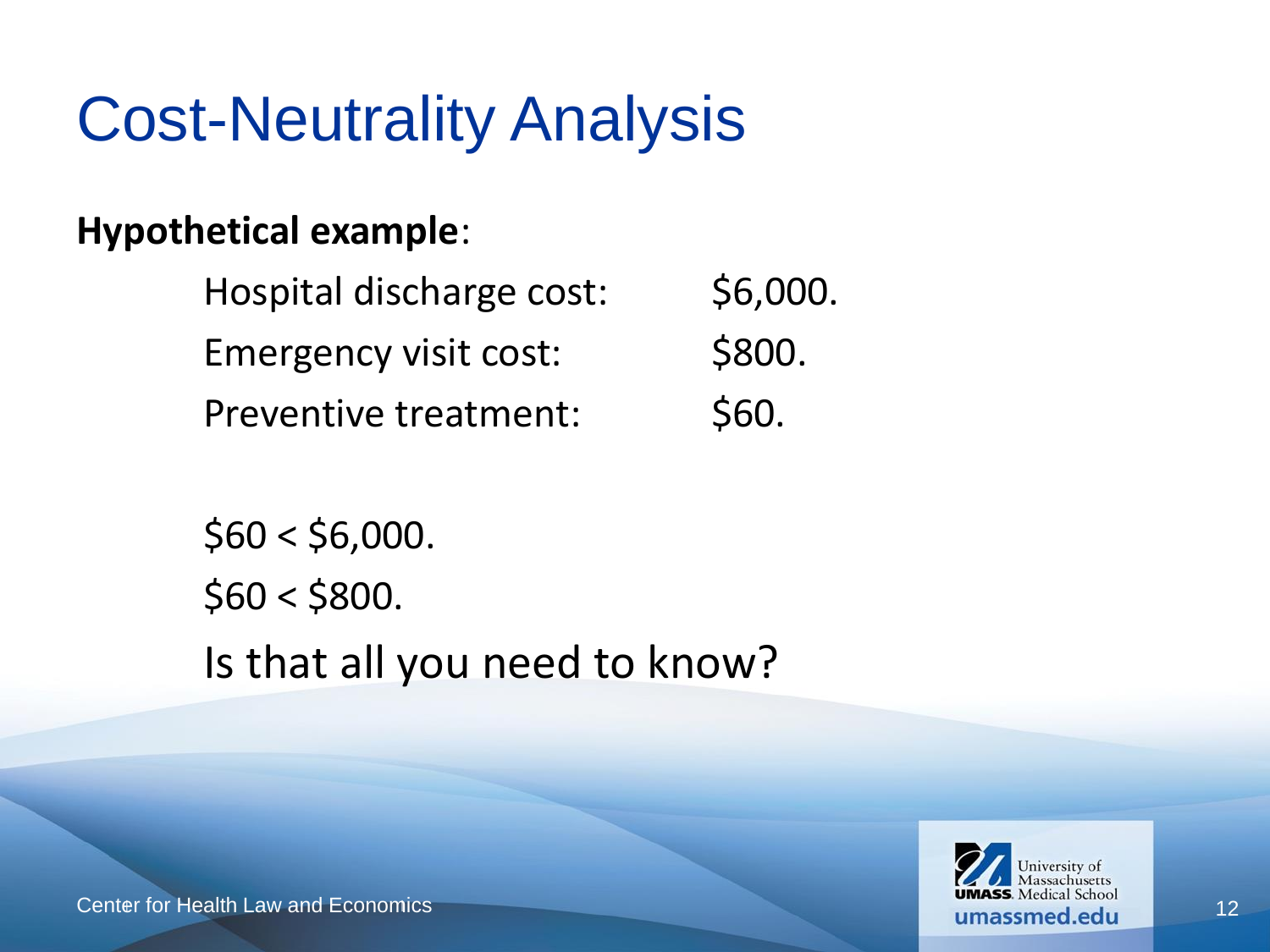# Example 1: Broad Prevention

|                                         | <b>Number of</b><br>patients | <b>Cost each</b> | <b>Total cost</b> |
|-----------------------------------------|------------------------------|------------------|-------------------|
| <b>Hospital discharge</b>               | 50                           | \$6,000          | \$300,000         |
| <b>ED visit</b>                         | 400                          | \$800            | \$320,000         |
| Total                                   |                              |                  | \$620,000         |
| Savings if we prevent 60%               |                              |                  | (5372,000)        |
| <b>Preventive treatment</b>             | 40,000                       | \$60             | \$2,400,000       |
| Net cost (savings) from<br>intervention |                              |                  | \$2,028,000       |

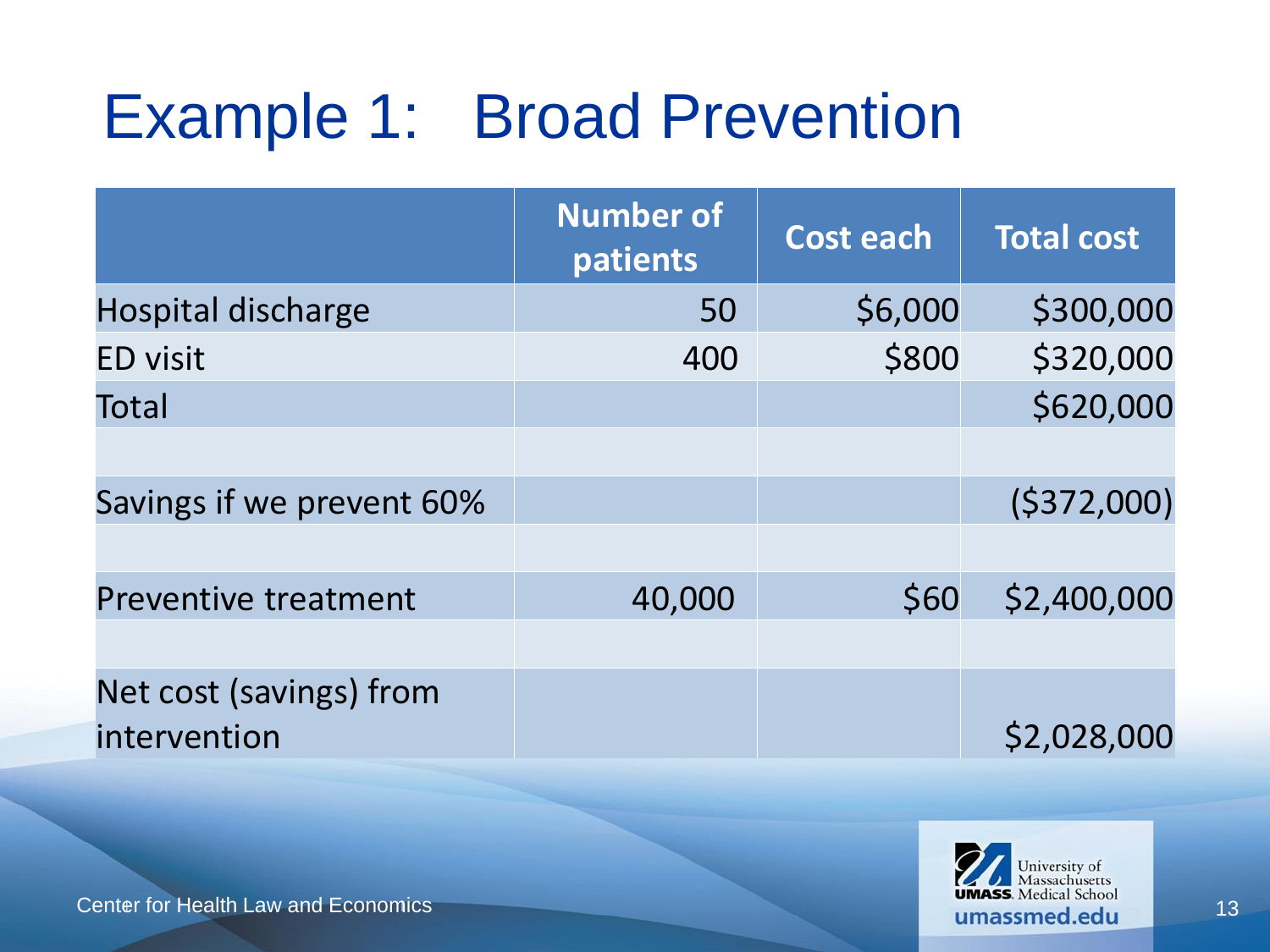## Example 2: Targeted Prevention

|                             | <b>Number of</b><br>units | <b>Cost each</b> | <b>Total cost</b> |
|-----------------------------|---------------------------|------------------|-------------------|
| <b>Hospital discharge</b>   | 50                        | \$6,000          | \$300,000         |
| <b>ED visit</b>             | 400                       | \$800            | \$320,000         |
| Total                       |                           |                  | \$620,000         |
|                             |                           |                  |                   |
| Savings if we prevent 50%   |                           |                  | ( \$310,000]      |
|                             |                           |                  |                   |
| <b>Preventive treatment</b> | 500                       | \$600            | \$300,000         |
|                             |                           |                  |                   |
| Net cost (savings) from     |                           |                  |                   |
| intervention                |                           |                  | $($ \$10,000)     |